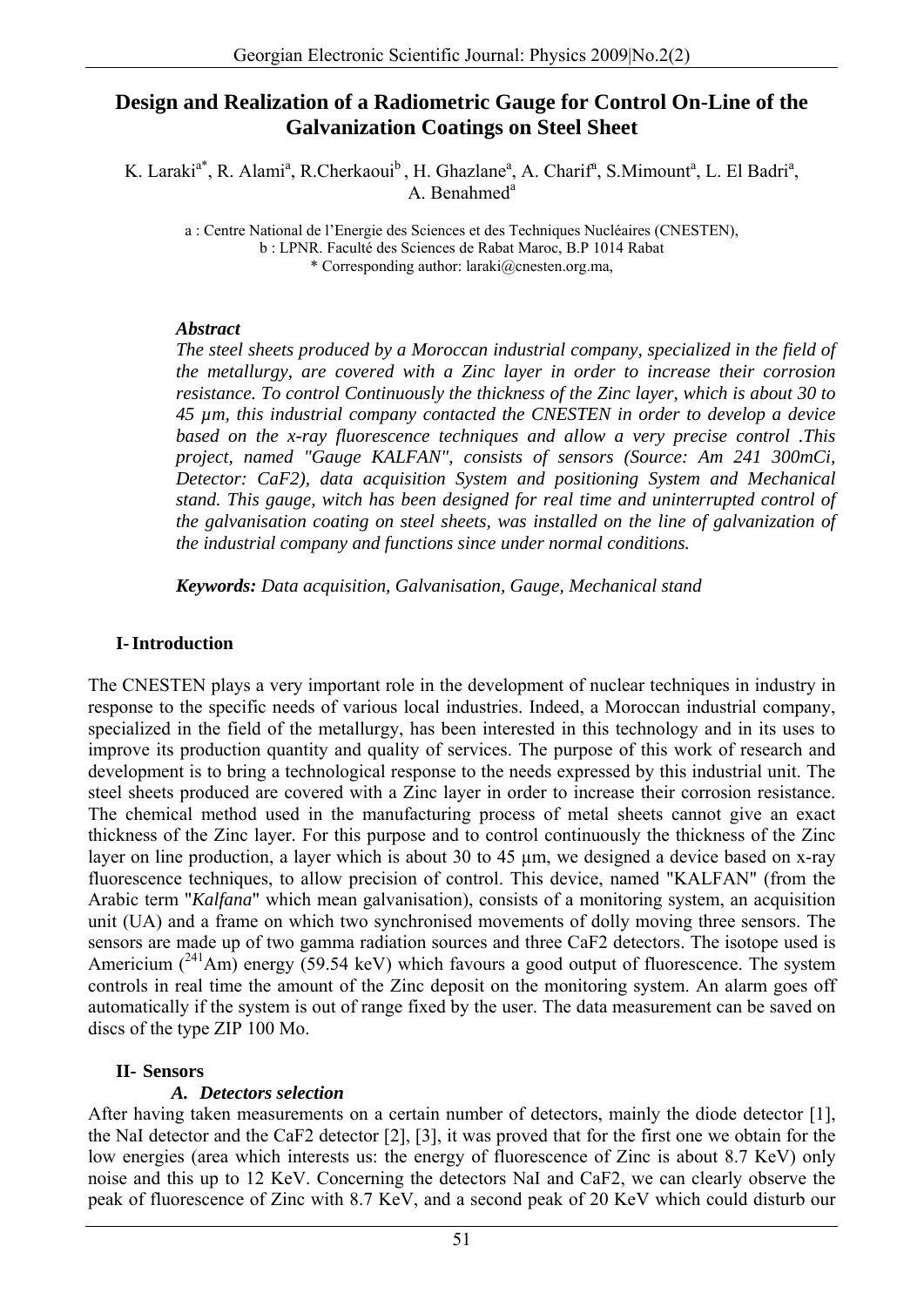measurements for the NaI detector. So we have chosen the detector CaF2 (good resolution compared to NaI and more robust).

## *B. Source selection*

The measurement of X-ray fluorescence of Zinc is possible using emitter of the X-radiations which has energy higher than the energy of Zinc  $(8.7 \text{ Kev})$ . For that 5 emitters were investigated:

| Table1: Tested X-radiations sources |               |                     |
|-------------------------------------|---------------|---------------------|
| <b>Sources</b>                      | <b>Period</b> | <b>Energy</b> (KeV) |
| Américium241                        | 432.2 years   | 59.54               |
| Plutonium 238                       | 87.7 years    | 16.40               |
| Curium 244                          | 18 years      | 16.70               |
| Gadolinium 153                      | 242 Day       | 41.31               |
| Cadmium 109                         | 463 Days      | 22.00               |

The experiments made in the laboratory show that the most interesting radiation sources are: Américium241 and Gadolinium 153. The Source of Gadolinium 153 has only 242 Days as period. So we have chosen the Am241, witch the main characteristics [4] are:

- Isotope: Américium241.
- Activity: 11, 1 GBq, 300 mci.
- Energy:  $59.54 \text{ keV}$ .
- Half-life: 432.2 years.
- Obturator: disc of 7 mm Dénal

## *C. The Source-Detector geometry*

The fluorescence emitted by an excited material is automatically attenuated by this one. Thus there are two phenomena which are compensated: increase in the output of fluorescence with the thickness of material and reduction in the percentage of photons of fluorescence which manage to exit from material. That's why we quickly reach (a few hundred microns) an "infinite" thickness of material to be measured. Beyond that the fluorescence photons number remains constant irrespective of the thickness of material. For that reason, we varied the intensity of the Zinc with the thickness for several Source-Detector positions, and the most favourable angles obtained are  $a = 45^\circ$ (Incident) and b= 90° (emergent). The Source-Detector will be placed so that the detected photons of fluorescence have the shortest way in the Zinc.

#### *D. Principle of detection*

The radiation detectors used are scintiblocs. A scintibloc is a unit made up of a scintillator (CaF2 in our case), of a photomultiplier (PM) and an input window. The PM is supplied by high negative voltage, referenced by SAPRA CHRIST 97 [5]. Each gamma photon, crossing the window of the detector, interacts with the scintillator is converted into luminous pulses which are proportional to the energy of this photon. The photomultiplier converted these luminous pulses into electrons with high gain, and then we obtain an output current, which allows us to measure a voltage across the load. The physical signal obtained is processed by a card called PRETHOT, in order to eliminate the drifts from the PM. This card discriminates the counting in two different windows of energy. The output TTL Signal is then processed by the acquisition unit.

## *E. Principle of measurement*

#### *i. Zinc Measurement*

The Zinc thickness measurement is taken by x-ray fluorescence [6], [7], [8], [9], [10]. The gamma rays emitted by the source of 241Am (59.54 KeV) excite the Zinc atoms which re-emit an X rayradiation of energy 8.7 KeV. The integral of this ray (in count per second) is directly related to the thickness of the Zinc coating. Using different samples of zinc we obtained the curve shown in the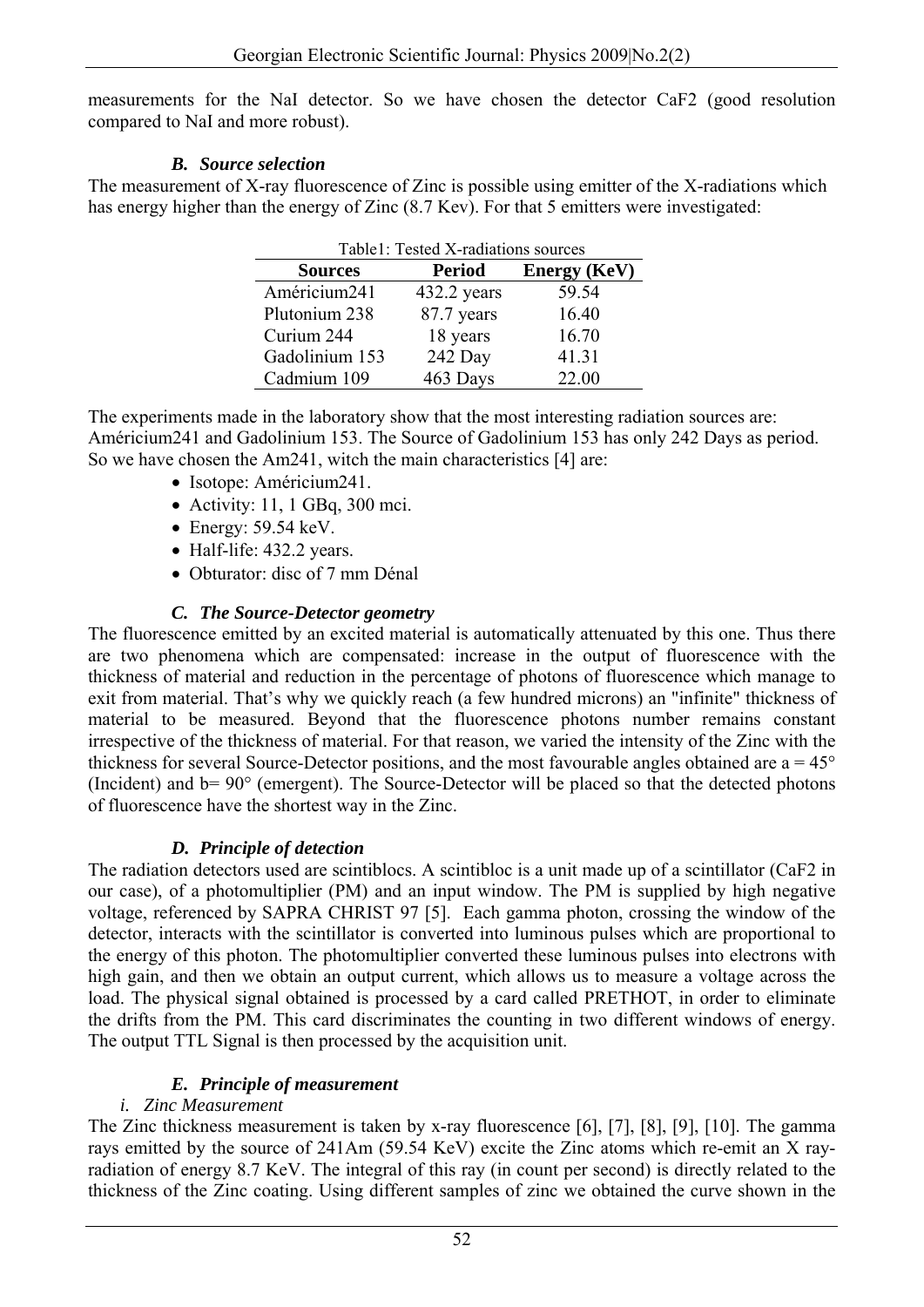Fig.1. This curve shows that we can determine the thickness of Zinc layer from the intensity of Fluorescence Zn for values  $\leq 80$  um. The area of interest is between 30 and 45 µm.

The Iron is also excited and its fluorescence is taken into account (energy: 6.4 KeV).

Our experiments show that for the zinc thickness less than 20µm, the influence of Iron is considerable and is approximately 13.6%. This percentage falls down to 2% as soon as the Zinc thickness reaches 30 µm. In our case the Zinc thickness is higher than 30µm. Thus only the fluorescence of Zinc is taken into account in our measurements.

The equation modelling the system is as follows:

$$
R = R_{\inf} \left( 1 - e^{-\mu_{Z8} \cdot \varepsilon_z} + \frac{R_0}{R_{\inf}} \cdot e^{-\mu_{Z6} \cdot \varepsilon_z} \right) \quad (1)
$$

With:

- R: the counting rate measured (coups/s)
- R0: the counting rate when there is only Iron (null Zinc thickness)  $(c/s)$
- Rinf: the counting rate when the thickness of Zinc is infinite  $(c/s)$
- $\mu$ Z8: the absorption coefficient in Zinc for an energy of 8.64 keV ( $\mu$ m-1)
- $\mu$ Z6: the absorption coefficient in Zinc for an energy of 6.4 keV ( $\mu$ m-1)
- $\epsilon$ z: the Zinc thickness (to be found) ( $\mu$ m)

The Zinc thickness is not direct calculated, because we can not isolate the unknown factor εz in the equation. We find the value by resolving the equation numerically (Newton method).

#### *ii. Steel Measurement*

The thickness measurement of the steel sheet is done by gamma radiation absorption of the Americium 241 (59.54 keV) source. First of all, the beam crosses the top layer of Zinc, then the steel sheet and finally the bottom layer of Zinc. By determining the thickness of each layer of Zinc and the absorption coefficients of each material (Iron and Zinc), we can find the thickness of steel. The equation modelling the system is as follows:

$$
R=R_{_0}\left(e^{\text{-}\mu_{Z60}\cdot(\epsilon_{Z1}+\epsilon_{Z2})}+\cdot e^{\text{-}\mu_{F60}\cdot\epsilon_{F}}\right)\quad \ \ \textbf{(2)}
$$

Where:

- R: counting rate measured (coups/s)
- R0: counting rate with any materiel (neither Iron nor Zinc) (c/s)
- $\epsilon Z1$ ,  $\epsilon Z2$ : thicknesses of the two layers of zinc (µm) (known)
- $\epsilon$ F : thickness of Iron ( $\mu$ m) (to be found)
- $\mu$ Z60: Zinc absorption coefficient with 59.54 keV ( $\mu$ m-1)
- $\mu$ F60: Iron absorption coefficient with 59.54 keV ( $\mu$ m-1)



Fig.1: Spectre of Zinc : Curve - several samples of zinc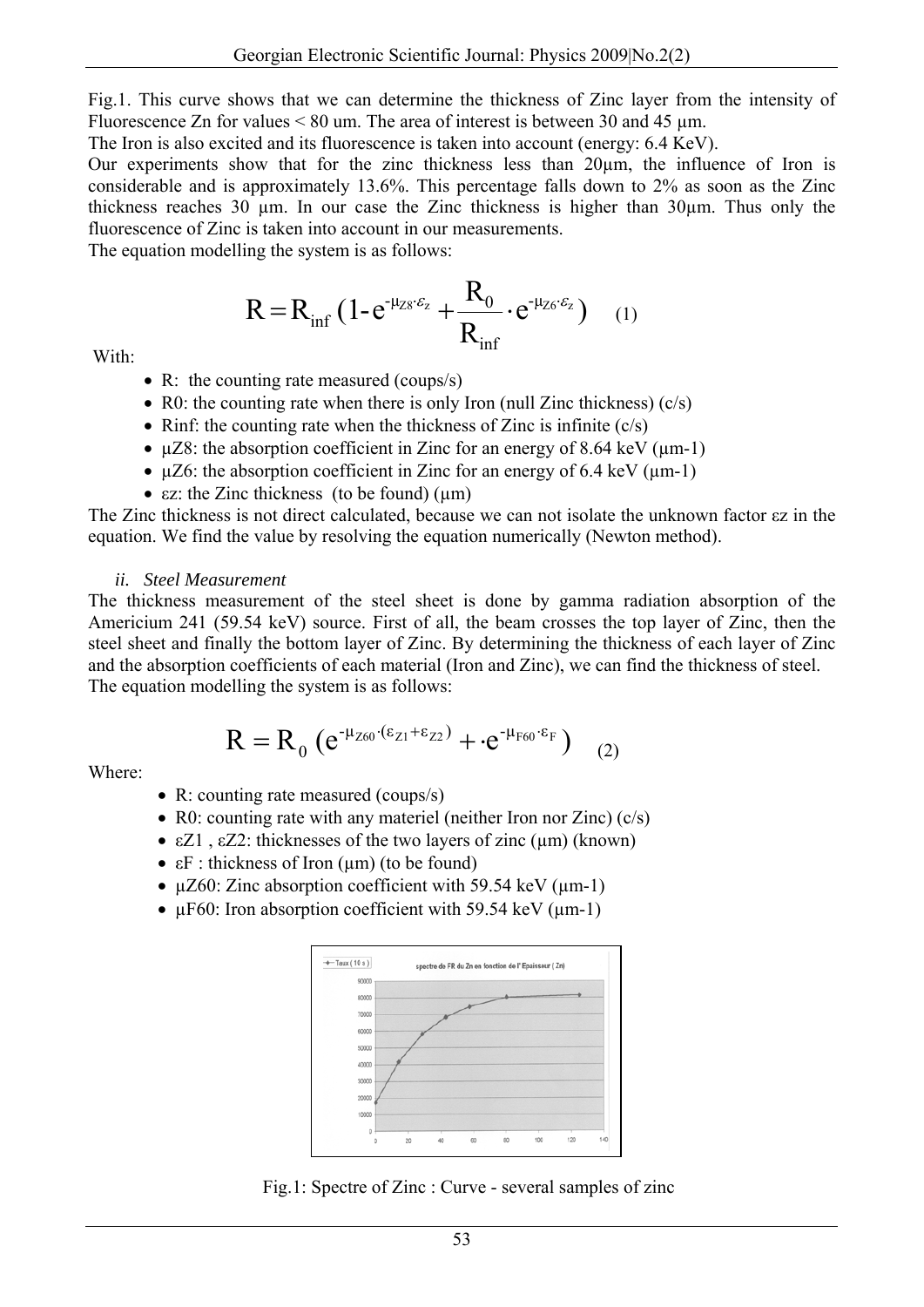The Iron thickness is given by:

III- Measurement Devices 
$$
\frac{\varepsilon_F}{\mu_{F60}} = \frac{1}{\ln \frac{R_0}{R}} - \mu_{Z60} \cdot (\varepsilon_{Z1} + \varepsilon_{Z2})
$$
 (3)

The electronic system of Gauge KALFAN consists of the principal elements:

#### *A. Monitoring System and Software ( WINKALFAN)*

The Monitoring System is the interface between the user and the gauge. It is the master PC which communicates with the Acquisition Unit (UA) by RS 485 connection. A software, WINKALFAN (working under Windows), especially developed for gauge KALFAN, makes it possible for the user to choose the sweeping mode for measurements; it calculates the Zinc and steel thicknesses from the counting rates provided by the UA. At the time of retiming it recomputes the parameters of adjustment of the gauge in order to avoid any drift in time. It makes it possible for the operator to monitor in real time the measured thicknesses on graphs (Winkalfan). In the event of exceeding of the work limits, fixed by the user, an alarm is activated. It will be deactivated either by a return to normal values, or by the user.

### *B. Acquisition Unit*

The Acquisition Unit (UA), built around electronic cards of ultra compact technology of high performances, allows for the acquisition and the processing of data delivered by the nuclear detectors and delivers the analogical signals which represent the average amount of Zinc for both layers. The UA manages also the logical inputs/outputs and the communication with the master PC. The UA works with software specifically developed and named "NUDAS 4" (for Nuclear Data Acquisition Software): it is useful for the installation and the maintenance. However, in the event of breakdown of the master PC, NUDAS 4 can be very useful for the recovery of the data measured by the detectors. The principal tasks carried out by the software are:

#### *i. Acquisition:*

Every 100 milliseconds, the software records the value delivered by Detectors for the three channels corresponding to the top layer, the bottom and the steel sheet then resets the system to 0. The recorded values are stored in "a buffer" permanently. At the end of the time of integration (T=10s), after compensation and correction the software calculates the average value and retains the counting rate representing information on the measured Zinc amount. The software measure also the steel sheet speed.

#### *ii. The transfer of data to the main PC:*

A communications protocol allows the exchange of the data in real time with the main PC. The transfer is carried out through the serial port RS485. If the PC is not connected, the calculator safeguards the data in a file. The safeguard can last up to 48 hours.

## *iii. Command of the Analogue and Digital Inputs/Outputs:*

- Analogical outputs delivering the Zinc amount
- Analogical inputs proportional to the steel sheet speed
- Digital inputs indicating the radioactive sources states (opened or closed).
- Digital outputs for activating /deactivating alarm in the event of going beyond the ranges setting up by the user
- Digital input for alarm deactivating.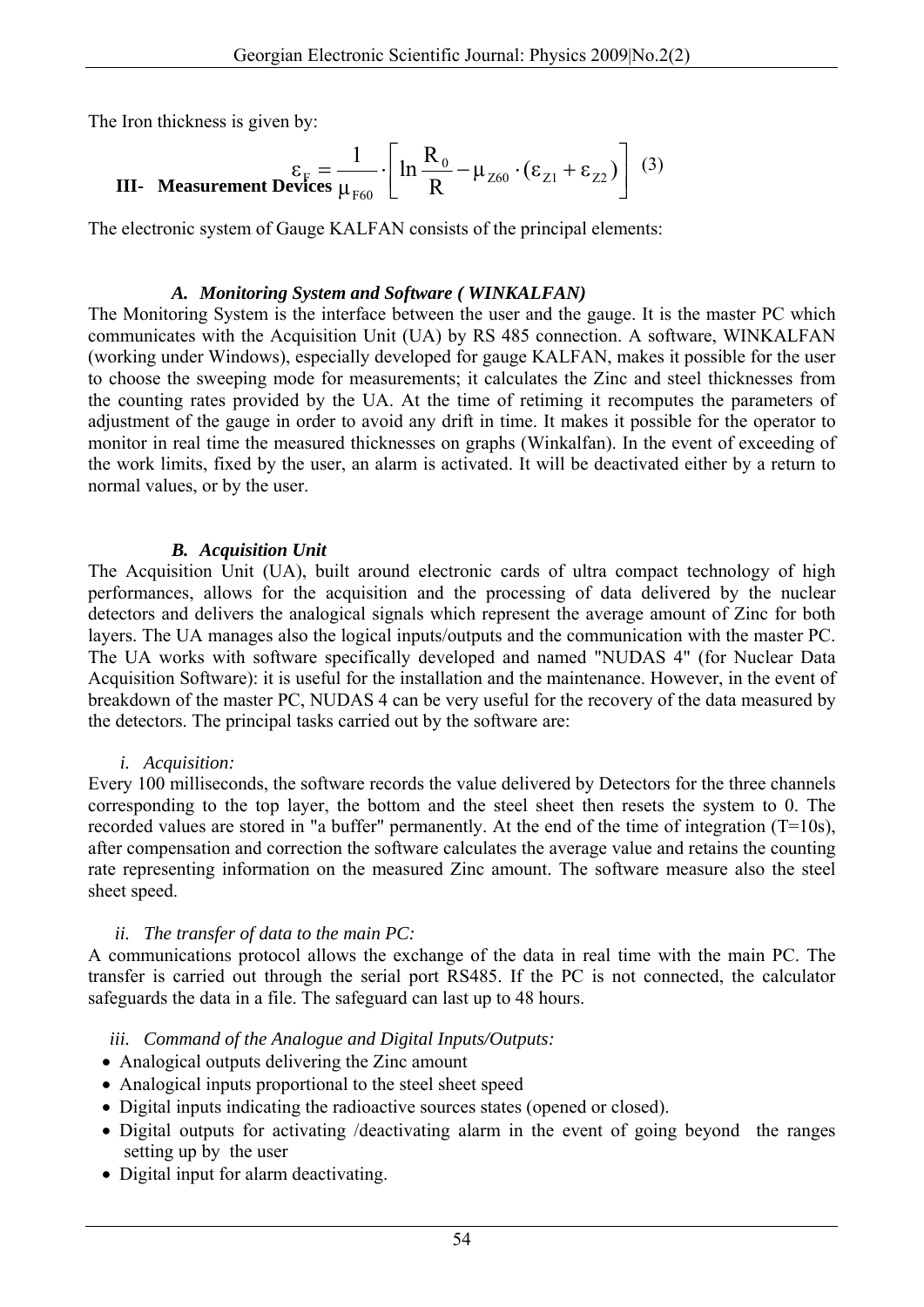#### *iv. Retiming:*

The master PC sets within interval of regular time the detectors in front of 3 reference points to make a retiming and requires from the calculator to carry out the acquisition, in this case the software sends measurements of retiming to the main PC and uses them for its local retiming.

*v. The automatic restarting in the event of the unit acquisition blocking:* 

Assembly called "watchdog": restarts the system after 1.2 seconds time of blocking.

*vi. The parameters acquisition:* 

The software gives the possibility to introduce the acquisition parameters and executing instructions independently of the master PC.

## *C. Electronic Motor Control (Charlyrobot)*

The electronic motor control used is the model C244 Charlyrobot; it allows the piloting of 1 to 3 step by step engines 2 or 4 phases. It is equipped with a controlling card programmed through a PC using serial RS232C.

### **IV- Mechanical Support of the Gauge**

The gauge consists of:

- a bottom box which contains the Acquisition Unit and the Charlyrobot electronic control.
- a moving system moves in translation the three sensors (two heads are interdependent). This system is pulled by a Charlyrobot engine provided with an Alpha-reducer of 1/20.

# **V- CONCLUSION**

In the face of technological problems, nuclear techniques made it possible to bring an adequate solution, by proposing reliable and economic models making it possible to improve quality, to gain the satisfaction of the customers and to increase profitability. Within this framework, and through the realization of this project (fig.2), the Moroccan industrial company improves its production by using a system based on a radiometric Gauge for control on line of the galvanization coatings on steel sheet. This technique allowed the company to reduce the losses rate of the zinc from 18% to 3% and saving about 100 000 EUR/year. This system was installed on the line of galvanization of the company and calibrated in order to adapt it to the installation requirements of the industrial plant. Radiation Protection Measurements were taken around the Gauge to protect the personnel. The results obtained by using this gauge are better than those obtained by the chemical technique currently used by the company. More than that, the gauge allows a real time and uninterrupted control compared to the traditional techniques.



Fig.2: Gauge KALFAN Installed on line of galvanization coatings on steel sheet